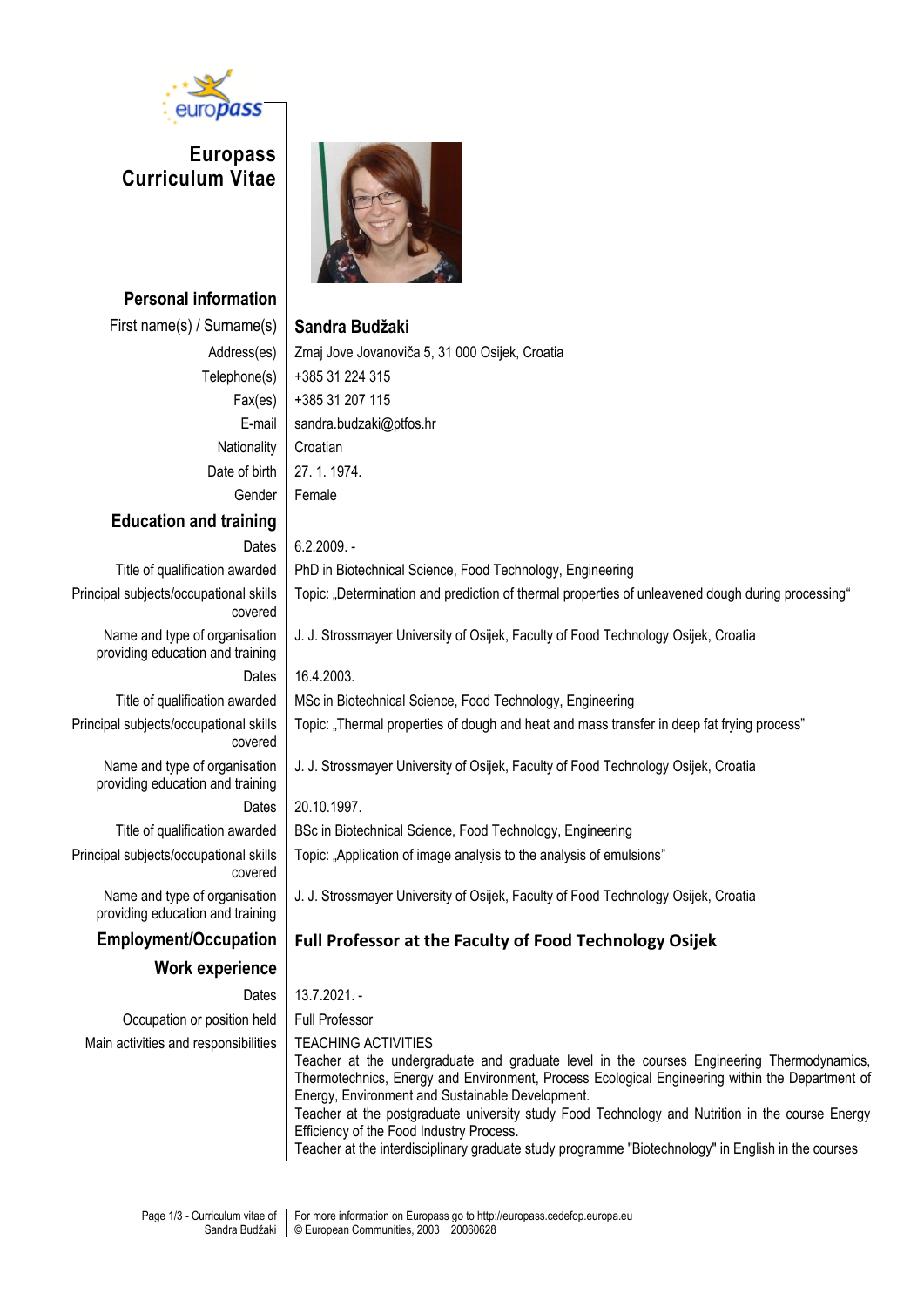|                                 | Enzyme Immobilization Techniques, Biofuels and Biorefineries, Energy Efficiency in Biotechnological<br>Processing Facilities, Techno-Economic Assessment and Risk Analysis of Biotechnological<br>Processes.                                                                                                                                                                                                                                                                                                                                                                                                                                                                                                                         |  |  |  |  |  |  |  |
|---------------------------------|--------------------------------------------------------------------------------------------------------------------------------------------------------------------------------------------------------------------------------------------------------------------------------------------------------------------------------------------------------------------------------------------------------------------------------------------------------------------------------------------------------------------------------------------------------------------------------------------------------------------------------------------------------------------------------------------------------------------------------------|--|--|--|--|--|--|--|
|                                 | Teacher from the course Selected Chapters in Engineering within the Program for Acquiring Missing<br>Knowledge, Skills and Competences for Enrollment in Graduate University Studies at the Faculty of<br>Food Technology Osijek.                                                                                                                                                                                                                                                                                                                                                                                                                                                                                                    |  |  |  |  |  |  |  |
|                                 | PROJECTS:                                                                                                                                                                                                                                                                                                                                                                                                                                                                                                                                                                                                                                                                                                                            |  |  |  |  |  |  |  |
|                                 | Project leader "Immobilization of Lipases on Functionalised Carriers Produced from Selected Agro-<br>Food Industrial Waste", HRZZ, IP-02-2020-6878, 2021-2025.                                                                                                                                                                                                                                                                                                                                                                                                                                                                                                                                                                       |  |  |  |  |  |  |  |
|                                 | Researcher on the project "Bioconversion of lignocellulosic material into high-quality animal feed -<br>Bio4Feed", (KK.01.1.1.04.0107), funded by the European Regional Development Fund, 2019-2022.<br>Development of a lifelong learning program in the field of food technology, biotechnology and nutrition<br>through the APA, member of Working Group 2, European Social Fund, 2019-2022.                                                                                                                                                                                                                                                                                                                                      |  |  |  |  |  |  |  |
|                                 | Development of an Integrated Biocatalytic Microreactor System for Biodiesel Production, HRZZ, (IP-<br>2016-06-7993), 2017-2021.                                                                                                                                                                                                                                                                                                                                                                                                                                                                                                                                                                                                      |  |  |  |  |  |  |  |
|                                 | Potential of agroindustrial waste as a carrier for the immobilization of lipase in biodiesel production,<br>leader, Osijek-Baranja County, 2018 - 2019.                                                                                                                                                                                                                                                                                                                                                                                                                                                                                                                                                                              |  |  |  |  |  |  |  |
|                                 | Investment in innovative solutions and development of low-energy dryers, PTFOS Coordinator,<br>European Regional Development Fund and Cohesion Fund of the Republic of Croatia, 2017-2019.<br>Development of an innovative process for biological treatment of agricultural waste in biogas<br>production - ProBioTech, researcher, European Regional Development Fund, 2014-20163., 2014-                                                                                                                                                                                                                                                                                                                                           |  |  |  |  |  |  |  |
|                                 | 2016.<br>THE MOST IMPORTANT SCIENTIFIC COLLABORATIONS:<br>Volker Hessel, Smith Sundaram, Enzyme Immobilization and Application in Microstructured Reactors,<br>Eindhoven University of Technology, Eindhoven; Netherlands. Nam Nghiep Tran, Yung Ngothai,<br>Chemical and enzymatic synthesis of biodiesel from waste oils and fats, The University of Adelaide,<br>Adelaide, Australia. Bruno Zelić, Biocatalytic Biodiesel Production in Micro Reactors, University of<br>Zagreb, Faculty of Chemical Engineering and Technology, Zagreb, R. Croatia. Johana Maia Dias,<br>Biocatalytic hydrolysis, esterification and transesterification of waste oils and fats, Faculty of<br>Engineering University of Porto, Porto, Portugal. |  |  |  |  |  |  |  |
| Name and address of employer    | J. J. Strossmayer University of Osijek, Faculty of Food Technology Osijek, Croatia                                                                                                                                                                                                                                                                                                                                                                                                                                                                                                                                                                                                                                                   |  |  |  |  |  |  |  |
| Type of business or sector      | Science and Higher Education                                                                                                                                                                                                                                                                                                                                                                                                                                                                                                                                                                                                                                                                                                         |  |  |  |  |  |  |  |
| Dates                           | 26.2.2016. - 13.7.2021.                                                                                                                                                                                                                                                                                                                                                                                                                                                                                                                                                                                                                                                                                                              |  |  |  |  |  |  |  |
| Occupation or position held     | Associate Professor                                                                                                                                                                                                                                                                                                                                                                                                                                                                                                                                                                                                                                                                                                                  |  |  |  |  |  |  |  |
| Name and address of employer    | J. J. Strossmayer University of Osijek, Faculty of Food Technology Osijek, Croatia                                                                                                                                                                                                                                                                                                                                                                                                                                                                                                                                                                                                                                                   |  |  |  |  |  |  |  |
| Type of business or sector      | Science and Higher Education                                                                                                                                                                                                                                                                                                                                                                                                                                                                                                                                                                                                                                                                                                         |  |  |  |  |  |  |  |
| Dates                           | 26.1.2010. - 26.2.2016.                                                                                                                                                                                                                                                                                                                                                                                                                                                                                                                                                                                                                                                                                                              |  |  |  |  |  |  |  |
| Occupation or position held     | <b>Assistant Professor</b>                                                                                                                                                                                                                                                                                                                                                                                                                                                                                                                                                                                                                                                                                                           |  |  |  |  |  |  |  |
| Name and address of employer    | J. J. Strossmayer University of Osijek, Faculty of Food Technology Osijek, Croatia                                                                                                                                                                                                                                                                                                                                                                                                                                                                                                                                                                                                                                                   |  |  |  |  |  |  |  |
| Type of business or sector      | Science and Higher Education                                                                                                                                                                                                                                                                                                                                                                                                                                                                                                                                                                                                                                                                                                         |  |  |  |  |  |  |  |
| Dates                           | 25.11.1999. - 26.1.2010.                                                                                                                                                                                                                                                                                                                                                                                                                                                                                                                                                                                                                                                                                                             |  |  |  |  |  |  |  |
| Occupation or position held     | Assistant                                                                                                                                                                                                                                                                                                                                                                                                                                                                                                                                                                                                                                                                                                                            |  |  |  |  |  |  |  |
| Name and address of employer    | J. J. Strossmayer University of Osijek, Faculty of Food Technology Osijek, Croatia                                                                                                                                                                                                                                                                                                                                                                                                                                                                                                                                                                                                                                                   |  |  |  |  |  |  |  |
| Type of business or sector      | Science and Higher Education                                                                                                                                                                                                                                                                                                                                                                                                                                                                                                                                                                                                                                                                                                         |  |  |  |  |  |  |  |
| Dates                           | 1.12.1997. - 1.12.1998.                                                                                                                                                                                                                                                                                                                                                                                                                                                                                                                                                                                                                                                                                                              |  |  |  |  |  |  |  |
| Occupation or position held     | Young Researcher                                                                                                                                                                                                                                                                                                                                                                                                                                                                                                                                                                                                                                                                                                                     |  |  |  |  |  |  |  |
| Name and address of employer    | Saponia d.d. Osijek, Matije Gupca 2, Croatia                                                                                                                                                                                                                                                                                                                                                                                                                                                                                                                                                                                                                                                                                         |  |  |  |  |  |  |  |
| Type of business or sector      | Chemical industry, Research and Development                                                                                                                                                                                                                                                                                                                                                                                                                                                                                                                                                                                                                                                                                          |  |  |  |  |  |  |  |
| <b>Professional Development</b> |                                                                                                                                                                                                                                                                                                                                                                                                                                                                                                                                                                                                                                                                                                                                      |  |  |  |  |  |  |  |